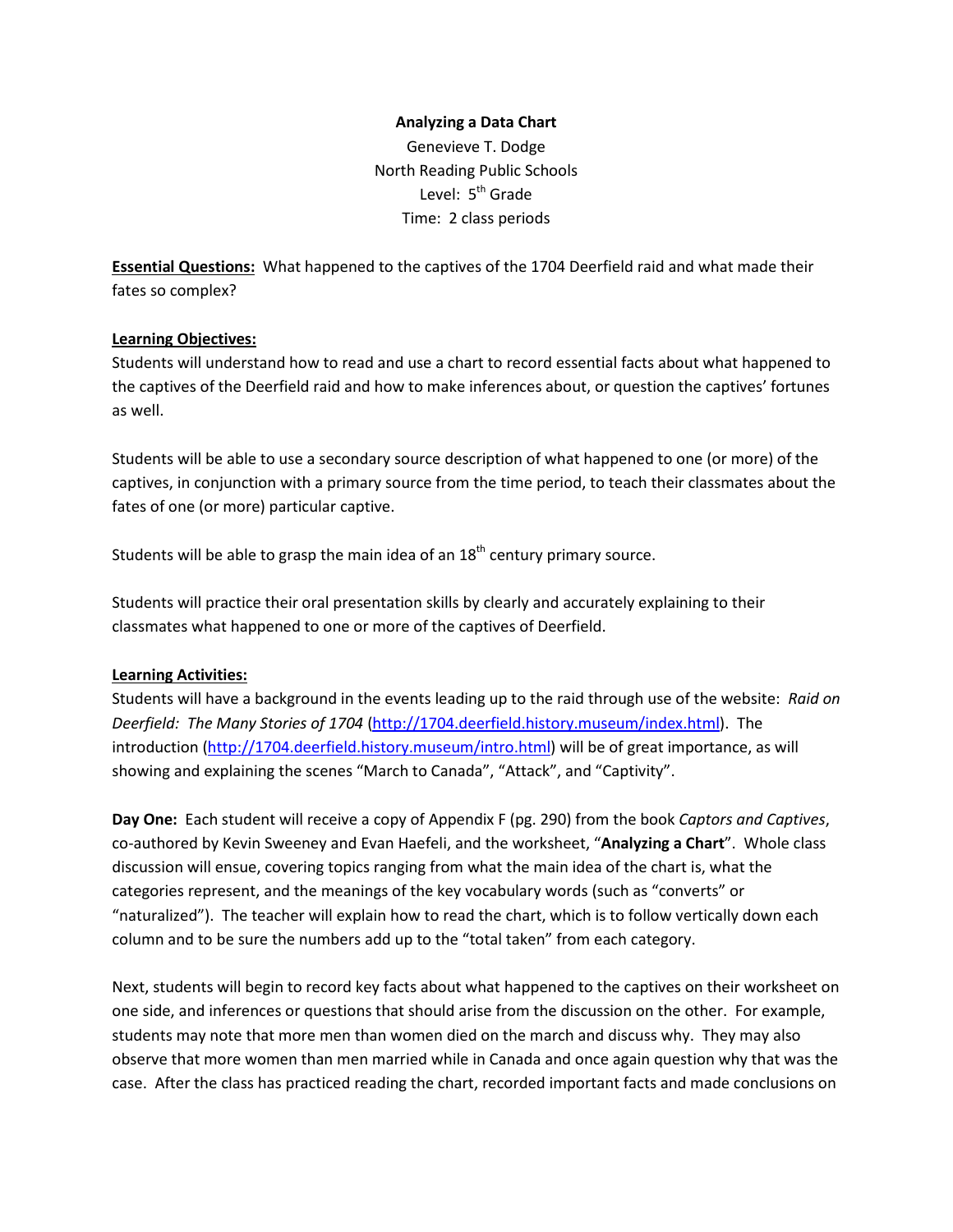their worksheets, five students will be picked at random to get their "exit slip" from the lesson, which is to state one more fact that we did not previously record on the worksheet accurately.

**Day Two:** Today, students will break into five small groups and each group will receive a primary source document, along with its modern-day analysis, and the worksheet "**What Happened to the Captives at Deerfield**". As novice readers of primary sources, the fifth graders will investigate the main concept of the primary source and try to connect it to the previous day's discussion of the chart.

The following primary source documents may be used:

"Stephen Williams' account" (short excerpts and the analysis only) <http://1704.deerfield.history.museum/popups/artifacts.do?shortName=whatbefellSW>

"1705 Letter to John Sheldon" and analysis <http://1704.deerfield.history.museum/popups/artifacts.do?shortName=1705letter>

"1706 Letter to John Sheldon" and analysis <http://1704.deerfield.history.museum/popups/artifacts.do?shortName=1706letter>

"David Hoyt's Estate Settlement" and analysis <http://1704.deerfield.history.museum/popups/artifacts.do?shortName=estatesettlement>

"David Hoyt's Inventory" and analysis <http://1704.deerfield.history.museum/popups/artifacts.do?shortName=Inventory>

After reading the primary source and accompanying explanation, students will answer the questions on the worksheet in their small groups. They will then practice for a brief oral presentation where they will teach the class what they have learned and in turn, will gain new knowledge from groups' presentations. Students will understand that these primary sources deliver but a brief glance into the fates of a few of the captives and that much research would need to be undertaken to figure out the lives of more captives in greater depth.

### **Extensions:**

Extensions may be used if there is sufficient time, student interest, or for enrichment. Some possible ideas are:

1. Create a "Glogster" poster using one or more of the categories with links to more detailed information, photos, primary sources, etc.

2. Create a pie chart to visually represent one of the chart's categories.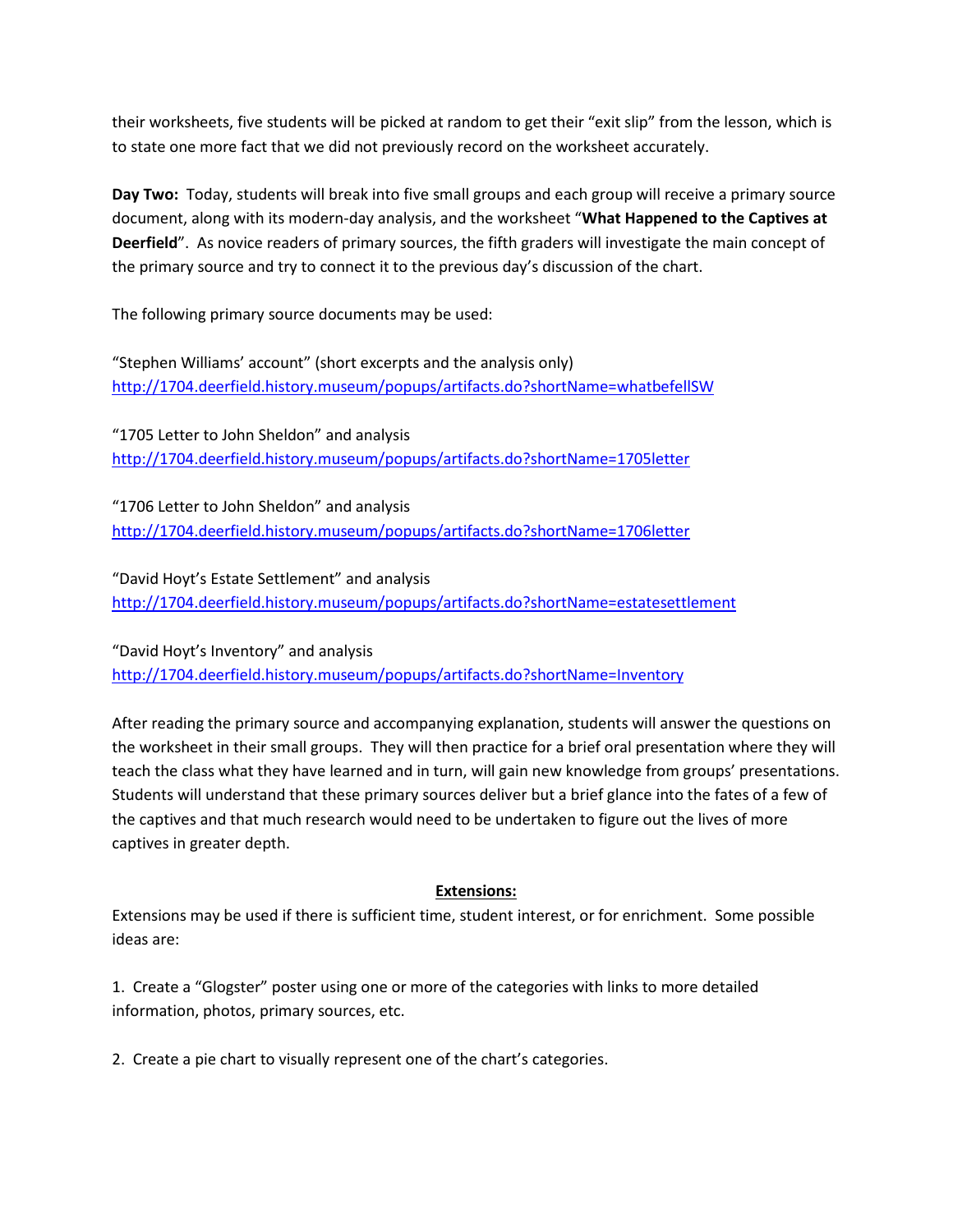3. Read the narrative of Eunice Williams and explain to the class what category her story fits into and what makes her story different from any of the other examples used. <http://1704.deerfield.history.museum/popups/people.do?shortName=EuniceKWilliams>

#### **Assessment**

Assessment will occur in several ways. Students will be assessed through informal observation over the two days of the lesson activity, and the accuracy of their presentations will be noted as well. In addition, a brief quiz using a similar chart will be employed to determine if students are able to interpret the information from a new chart accurately and critically. The chart used on the quiz will also be pulled from *Captors and Captives*, this time using Appendix G entitled **Fates of the New England Captives Taken between 1703 and 1712** (pg. 291).

#### **Sources Used**

Haefeli, Evan and Sweeney, Kevin. *Captors and Captives: The 1704 French and Indian Raid on Deerfield.* Amherst and Boston: U. Mass. Press, 2003.

*Raid on Deerfield: The Many Stories of 1704.*<http://1704.deerfield.history.museum/home.do>

*The French and Indian Raid on Deerfield, Massachusetts, February 29, 1704.* Deerfield: Historic Deerfield Inc., 2008.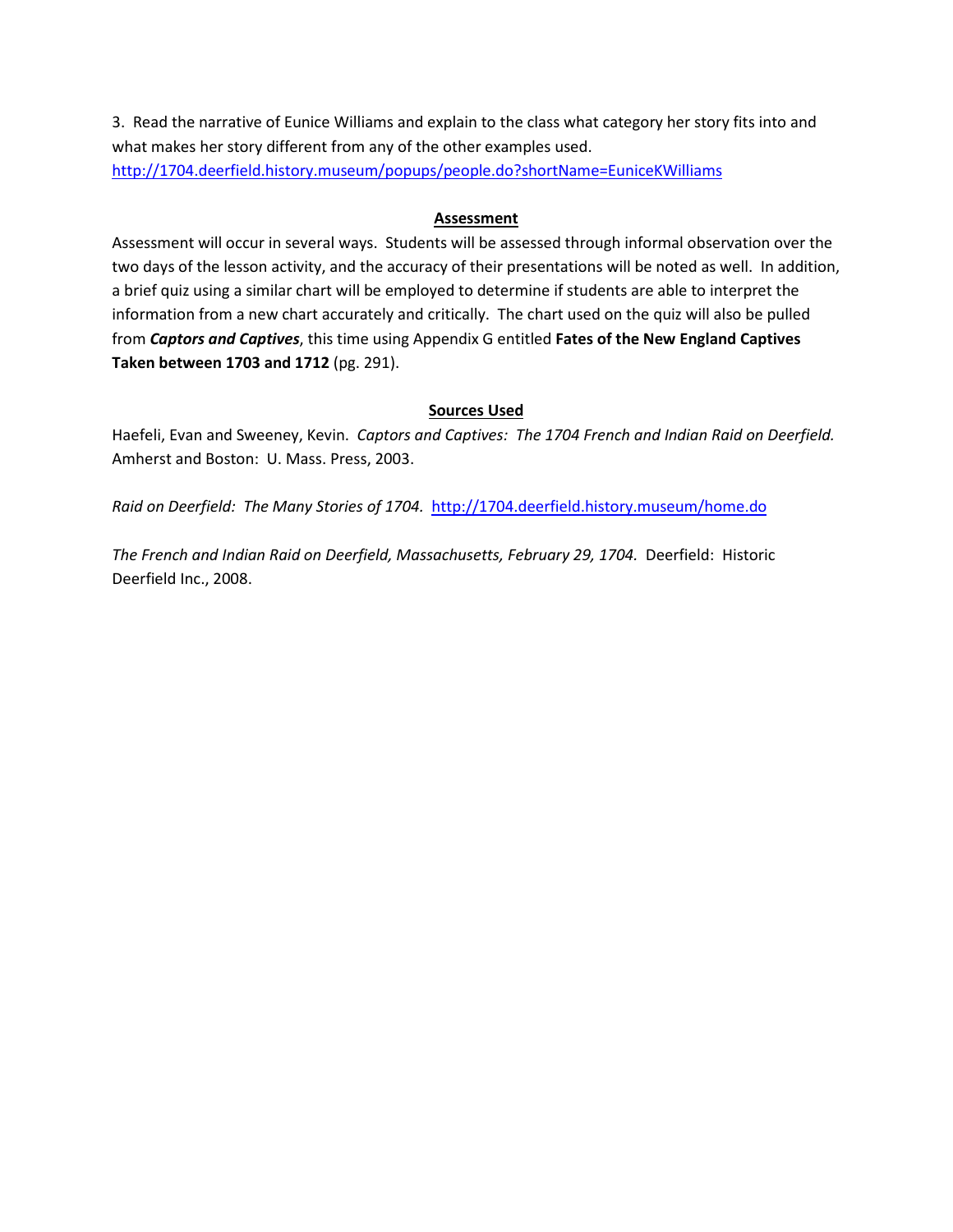Name \_\_\_\_\_\_\_\_\_\_\_\_\_\_\_\_\_\_\_\_\_\_\_\_\_\_\_\_\_\_\_

| <b>Facts We Learned</b> | <b>Inferences We Made/Questions</b> |
|-------------------------|-------------------------------------|
|                         |                                     |
|                         |                                     |
|                         |                                     |
|                         |                                     |
|                         |                                     |
|                         |                                     |
|                         |                                     |
|                         |                                     |
|                         |                                     |
|                         |                                     |
|                         |                                     |
|                         |                                     |
|                         |                                     |
|                         |                                     |
|                         |                                     |
|                         |                                     |
|                         |                                     |
|                         |                                     |
|                         |                                     |
|                         |                                     |
|                         |                                     |
|                         |                                     |
|                         |                                     |
|                         |                                     |
|                         |                                     |
|                         |                                     |
|                         |                                     |
|                         |                                     |
|                         |                                     |
|                         |                                     |
|                         |                                     |

# Analyzing a Chart: "Fates of the 1704 Deerfield Captives"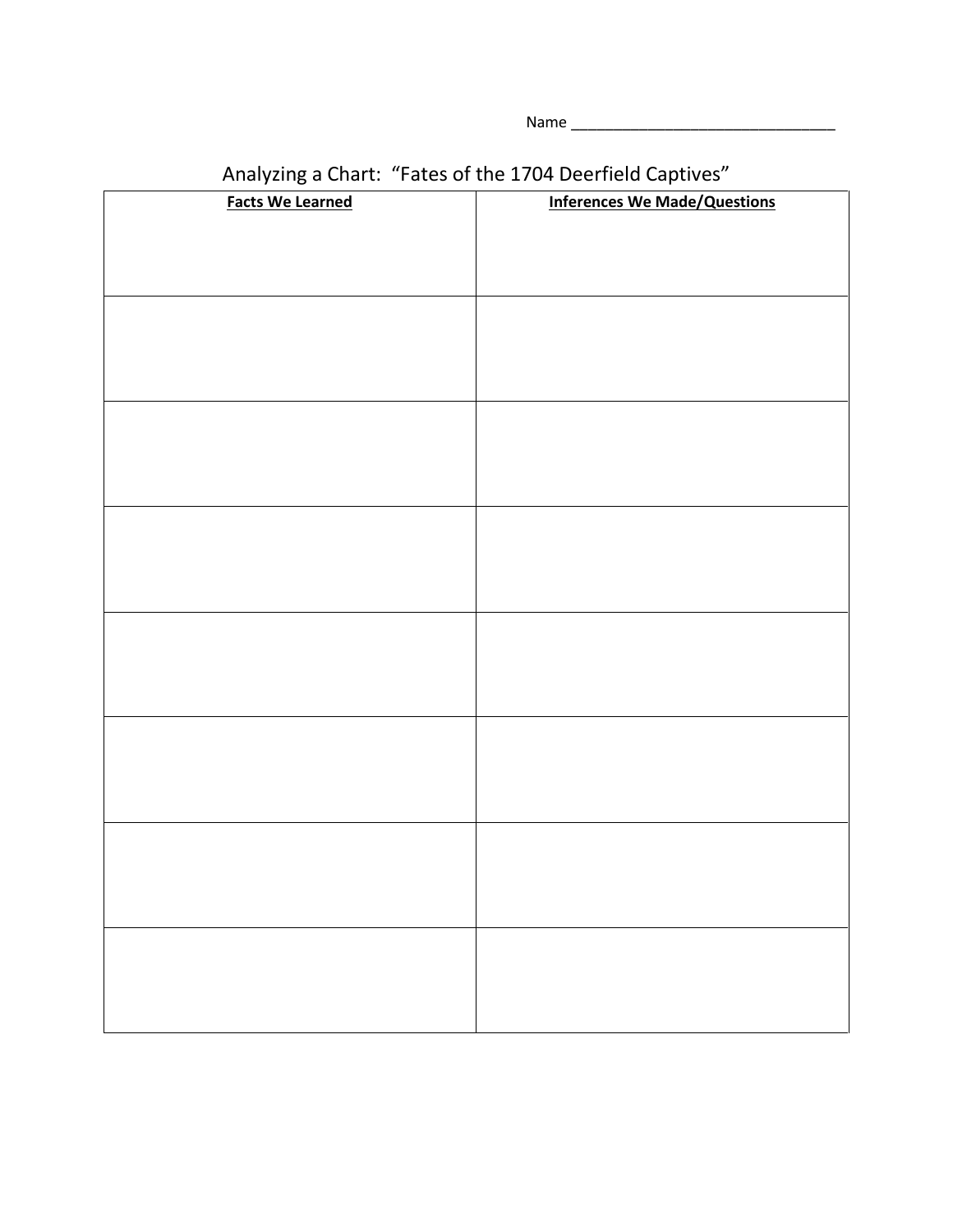## **What Happened to the Captives of Deerfield?**

1. Title of primary/secondary source(s) used:

2. Which category from the chart does this source address? (\*There may be more than one!)

3. What information have you learned about what happened to one or more people from the captivity roster?

4. What more can we learn about this captive's life from reading the primary source?